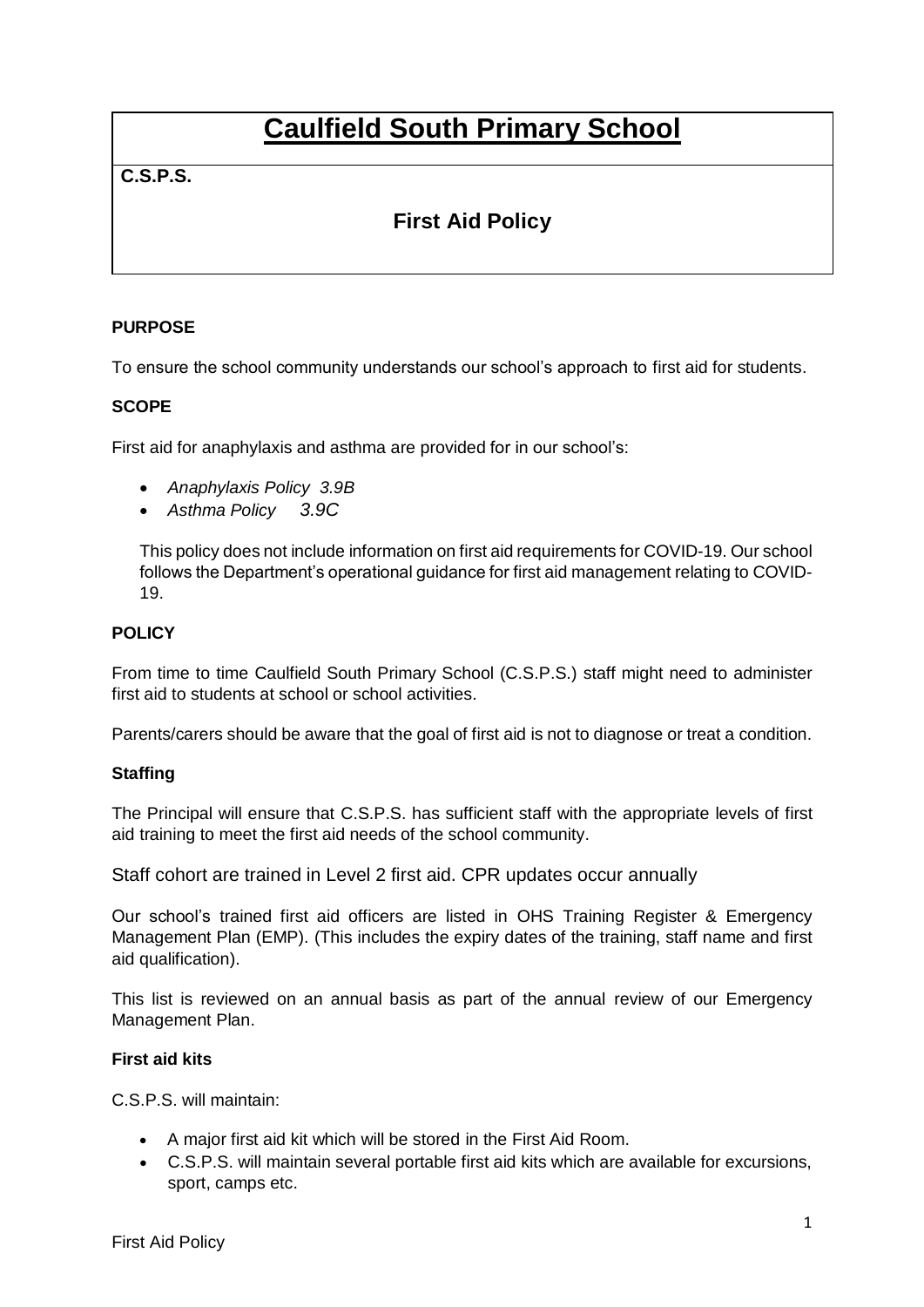The portable first aid kits will be stored:

- In large backpacks in the First Aid cupboard
- The trained First Aid Officer will be responsible for maintaining all first aid kits, ensuring they are managed in accordance with the Department's policy and guidance on first aid kits – refer to [First aid kits.](https://www2.education.vic.gov.au/pal/first-aid-students-and-staff/guidance/first-aid-kits)
- CSPS employs a trained First Aid Officer between the hours of Mon Thurs 9:45am 3:15pm and Fri 10am and 3:15pm.

#### **Care for ill students**

Students who are unwell should not attend school.

If a student becomes unwell during the school day they may be directed to first aid room and monitored by the first aid officer. Depending on the nature of their symptoms, the First Aid Officer or staff member may contact parents/carers or an emergency contact person to ask them to collect the student.

#### First aid room

Our school follows the Department's policy and guidance in relation to our first aid room to ensure it is safe, hygienic and appropriately equipped: [First aid rooms and sick bays.](https://www2.education.vic.gov.au/pal/first-aid-students-and-staff/guidance/first-aid-rooms-and-sick-bays)

#### **First aid management**

If there is a situation or incident which occurs at school or a school activity which requires first aid to be administered to a student:

- Staff who have been trained in first aid will administer first aid in accordance with their training. In an emergency situation, other staff may assist in the administration of first aid within their level of competence.
- In a medical emergency, staff may take emergency action and do not need to obtain parent/carer consent to do so. Staff may contact Triple Zero "000" for emergency medical services at any time.
- Staff may also contact NURSE-ON-CALL (on 1300 60 60 24) in an emergency. NURSE-ON-CALL provides immediate, expert health advice from a registered nurse and is available 24 hours a day, 7 days a week.
- If first aid is administered for a minor injury or condition, C.S.P.S.will notify parents/carers by a Sentral sick bay slip or a phone call to parents/carers.
- If first aid is administered for a serious injury or condition, or in an emergency situation, school staff will attempt to contact parents/carers or emergency contacts as soon as reasonably practical.
- If staff providing first aid determine that an emergency response is not required but that medical advice is needed, school staff will ask parents/carers, or an emergency contact person, to collect the student and recommend that advice is sought from a medical practitioner.
- Whenever first aid treatment is administered to a student resulting from a student incident, injury or illness, C.S.P.S. will: